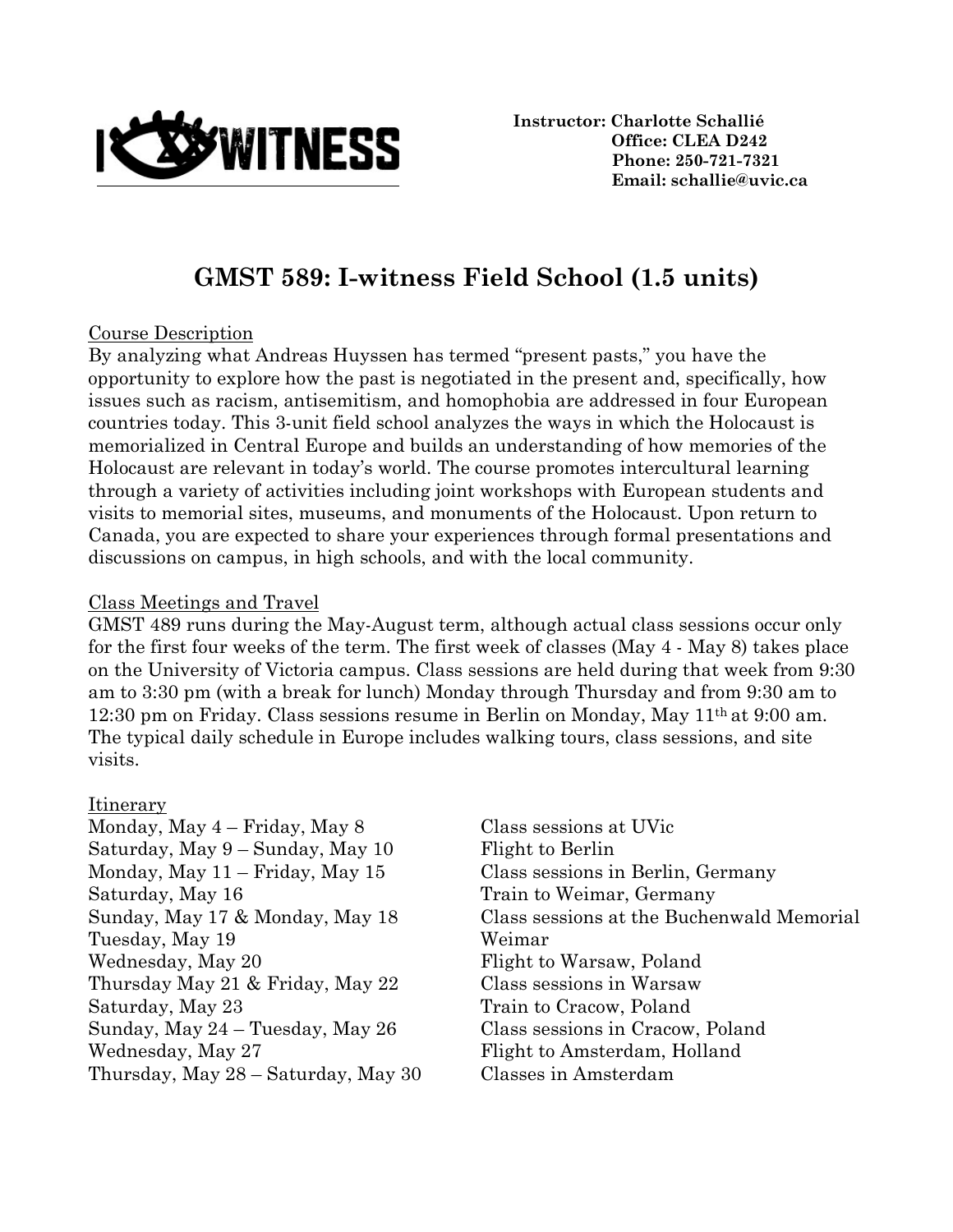# Texts

The reading list was initially made available to you in December and all texts are available in the Department of Germanic and Slavic Studies Reading Room (Clearihue D-252). Films are available in the McPherson Library. *It is important to remember that you should complete all the readings and film showings prior to the first day of class in May.* 

# Office Hours

During the first week of classes, I will be holding office hours Monday and Thursday from 3:30 – 4:30 pm. After that, office hours will be held by appointment only (since I will not have a regular office during our travels). Please feel free to talk to the me at any time during the field school travel as well as in the remaining months of the summer term.

## Learning Objectives

- Observing how the Holocaust has been memorialized in Germany, Poland, and the Netherlands
- Exploring how memorialization changes over time and place
- Understanding the developmental stages of genocide
- Discovering how various groups were affected by the Holocaust
- Acquiring a deeper understanding of antisemitism, racism, religious intolerance, homophobia, and the stigmatization of the mentally and physically disabled communities
- Participating in the ongoing intercultural dialogue of the Holocaust
- Reflecting on the consequences of hatred

## Description of Assignments

Assignments are divided up according to the three stages of the field school, pre-travel assignments, experiential-learning assignments during our travels in Central Europe, and post-travel assignments.

- 1. Pre-Travel assignments include reading and discussing the course readings. In addition, you will complete an analysis (500-words each) of five of the readings and/or films on the reading list. You are also expected to research one of the sites we will be visiting and make a presentation on it.
- 2. Experiential-Learning assignments during the trip include keeping a course journal and helping maintain a course blog. You will also lead a pre- and post-site discussion on the specific site you researched and will act as our "guide" during the site visit.
- 3. Post-Travel Assignments include the content of a post-travel presentation to the community, a reflective paper, and a seminar paper. You are expected to make a public presentation (either orally or in writing) about the field school experience. This public forum may take various forms (e.g., an article for a newspaper, a presentation to a community group, an exhibit). You are also expected to write a 10-12 page (double-spaced) reflective paper on the trip that not only includes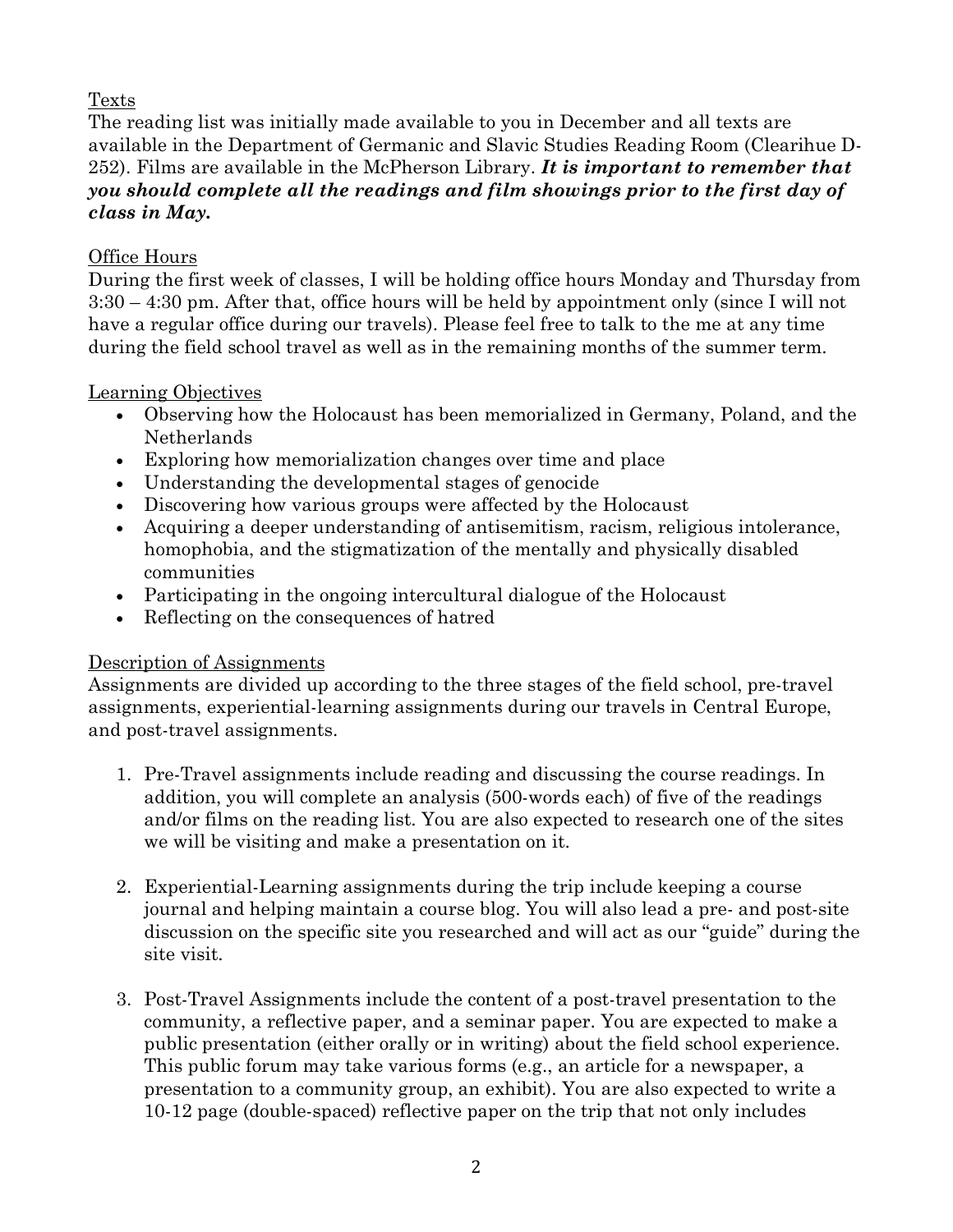personal reflections on the experience, but also addresses some of the topics and issues discussed in the course regarding how the Holocaust has been memorialized in Central Europe. The seminar paper is a 12-15 page (double-spaced) academic paper addressing one of the specific topics covered in the course.

| <b>Evaluation Criteria</b>             | Percentage | <b>Grading Scheme</b> |
|----------------------------------------|------------|-----------------------|
| Participation/Preparation              | 10%        | $A+90-100\%$          |
| Written Reflections on Course Readings | 10%        | $A85 - 89%$           |
| Site Research                          | 15%        | $A - 80 - 84\%$       |
| Contribution to Course Blog            | 5%         | $B+77-79\%$           |
| <b>Public Presentation</b>             | 15%        | B 73-76%              |
| Reflective Paper                       | 15%        | $B - 70 - 72%$        |
| Seminar Paper                          | 30%        | $C+65-69%$            |
|                                        |            | $C_60 - 64\%$         |
|                                        |            | $D 50 - 59%$          |
|                                        |            | $F_{0} - 49\%$        |

#### Assessment and Grading

Participation/Preparation: This includes coming to class prepared (having done all of the reading assignments before the class begins) and active participation during class sessions and site visits.

Written Reflections on Course Readings: On the first day of class, five double-spaced 500 word written reflections and analyses are due pertaining to your choice of five readings or films listed on the reading list. Your reflections should address the following questions: What main points is the author trying to make? What parts of the reading (if any) do you find the most beneficial as we embark on our journey? What aspects (if any) do you find the most troublesome or problematic? Do you view anything differently after having read this text or having watched this film?

#### Site Research

In February, each participant is asked to sign up for a specific site to research. You are responsible for completing individual research on the site you choose and sharing it with the class. During the first week of instruction, you are expected to give a 10-minute presentation on your site. You should prepare a handout and include at least one visual (either on your handout or in the form of a slide in a projected presentation). During the trip, you will lead two discussions about your site (one short pre-visit discussion and one 20-minute post-visit discussion). You will also act as our unofficial "guide" during our site visit. Your initial presentation is worth 10% of the grade and the two discussions are worth 5% combined.

## Contribution to Course Blog

Each day of our trip (after we leave UVic) one or two students will be in charge of posting a blog for that day. The blog should include a summary of the day's events and reflections on the learning that took place. Students are asked to sign up for a specific day during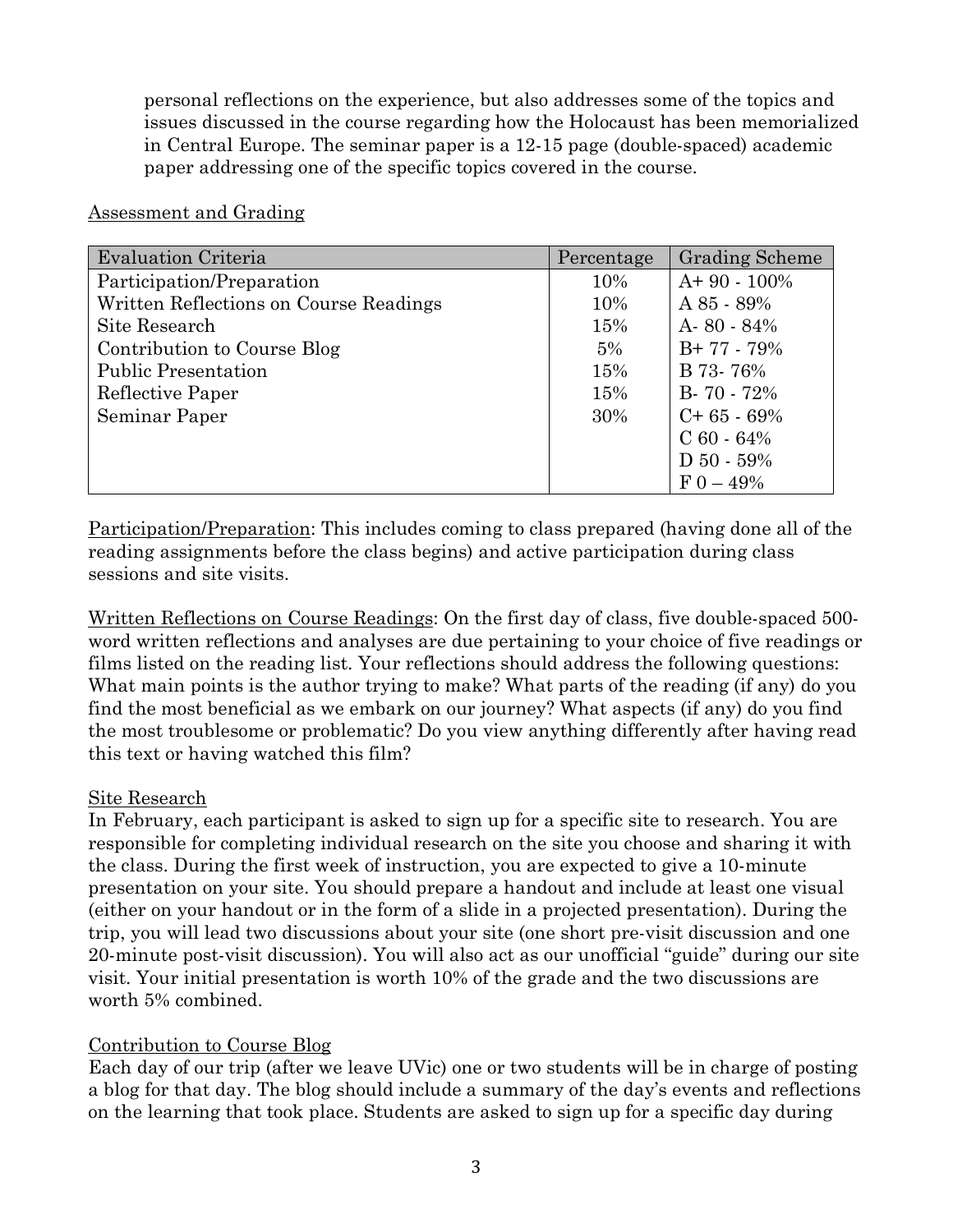the first week of instruction. Guidelines for appropriate blog use will be distributed during the first week of instruction and technical training on how to post a blog will be provided. The grade for this component depends on both the quality (4%) and the aesthetics (1%) of your submission.

## Public Presentation

Course participants are expected to make a public presentation (either orally or in writing) about the field school experience. You are free to choose the type of presentation you wish to give (newspaper article vs. oral presentation) and need to make the necessary arrangements with the educational or community group you have chosen. The presentation can take place in Victoria, in Europe after the program is over, or in some other geographic location. If you are giving an oral presentation, you are expected to turn in a summary of your talk (e.g., where and when it took place, how many people were in attendance, what was presented) an analysis of how it was received (e.g., questions that were asked, discussions that took place), as well as a reflection on the choices that you made in terms of content and delivery (e.g., the message you were trying to get across, how you went about doing so, and the effectiveness of your delivery). If you are writing a newspaper article, you should submit a copy of your submitted article, the name of the newspaper where it was submitted, and a discussion of the choices that you made when putting the article together (e.g., the message you were trying to get across, how you went about doing so, and why you chose to submit it to this particular newspaper). The reflections you submit on your presentation should not exceed five double-spaced pages. The actual talk (if you wrote it out) or newspaper article can be attached as an appendix. The material may be submitted electronically or as a hard copy. The due date is **August 3, 2020**. Late submissions will lose 2 percentage points per day and will not be accepted after **August 10, 2020**.

#### Reflective Paper

While in Europe, you are expected to write in a journal every day. These journals will not be handed in—but you may find them helpful when you work on your final reflective paper (and you may even choose to quote from your journal). The reflective paper should be 10-12 double-spaced pages in length. The focus of this paper is on the experiential learning that took place on this trip as well as your insights as to how the Holocaust has been memorialized in Central Europe. The paper may be submitted electronically or as a hard copy. The due date is **August 3, 2020**. Late submissions will lose 2 percentage points per day and will not be accepted after **August 10, 2020**.

#### Seminar Paper

The seminar paper is a 12-15 page (double-spaced) academic paper addressing one of the specific topics covered in the course (e.g., memorialization in East and West Germany, gender and memory, etc.). This is a research paper and should include at least 6-8 outside sources (including any relevant readings from the reading list). You may use any common style manual (as long as you do so consistently). The paper may be submitted electronically or as a hard copy. The due date is **August 3, 2020**. Late submissions will lose 2 percentage points per day and will not be accepted after **August 10, 2020**.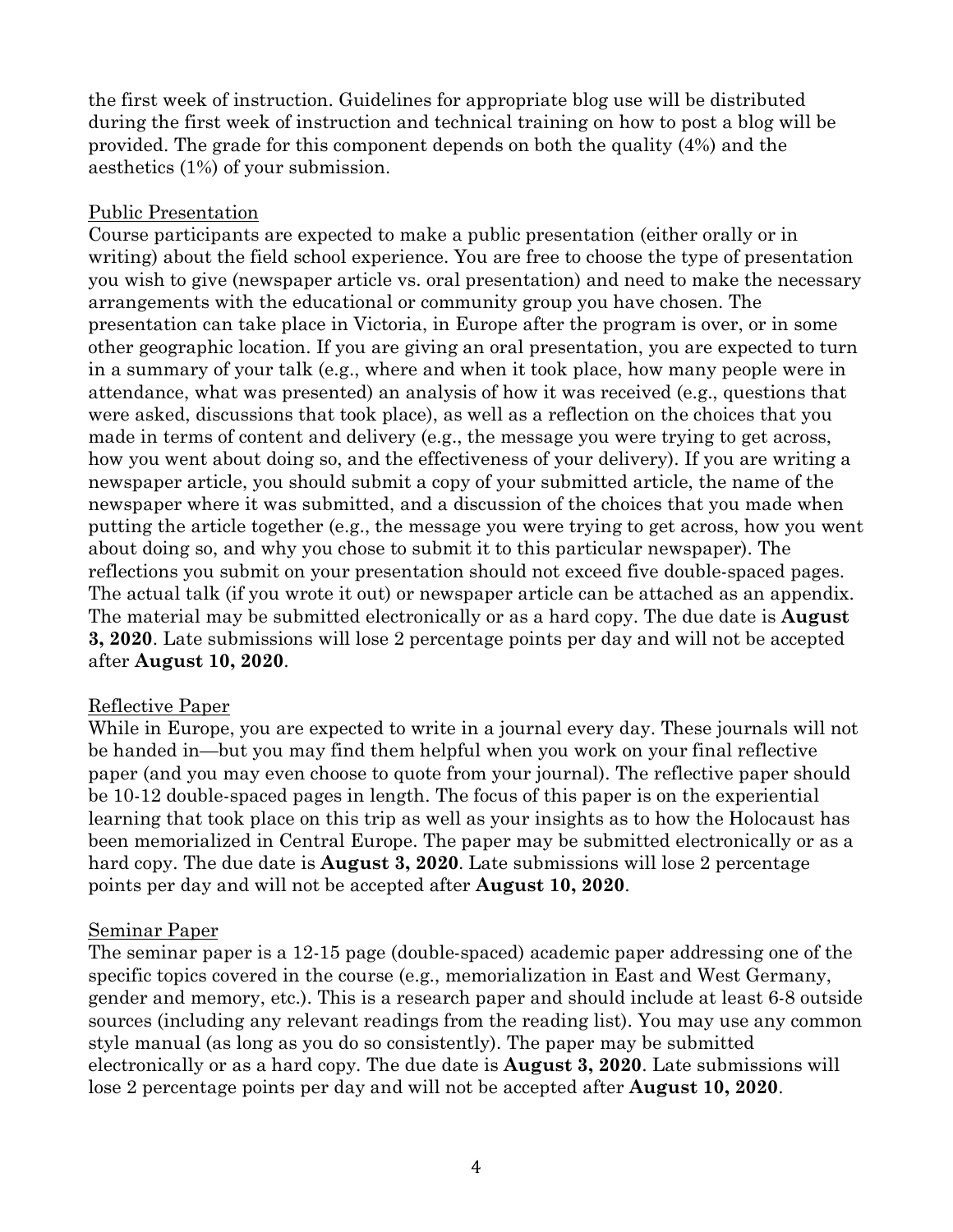# **Departmental Course Policies**

## University Policy on Human Rights, Equity and Fairness

The University promotes a safe, respectful and supportive learning and working environment for all members of the university community. The University fosters an environment characterized by fairness, openness, equity, and respect for the dignity and diversity of its members. The University strives to be a place that is free of discrimination and harassment, injustice and violence. The strength and vibrancy of the University is found in the diverse life experiences, backgrounds and worldviews of all its members: https://www.uvic.ca/universitysecretary/assets/docs/policies/GV0200\_1105\_.pdf.

#### A Note on Pronouns

The Department of Germanic and Slavic Studies acknowledges and supports each student's right to and preference for their own personalized pronouns.

#### Accessibility Statement

Students with diverse learning styles and needs are welcome in this course. In particular, if you have a disability/health consideration that may require accommodations, please feel free to approach me and/or the Centre for Accessible Learning as soon as possible. Staff members are available by appointment to assess specific needs, provide referrals and arrange appropriate accommodations. The sooner you let us know your needs the quicker we can assist you in achieving your learning goals in this course.

#### Concessions and Documentation

Students may ask for an academic concession, such as the rescheduling of a quiz or test or an extension for an assignment, upon providing proper documentation of a personal or medical affliction or of a time conflict. Proper documentation would include a doctor's note or a memo from Counseling Services, or a memo from a coach, employer, or faculty member. It must be dated before or close to the time of the missed work or classes.

#### Withdrawals and Deferrals

If you miss substantial amounts of class and assignments without documentation, you will be asked to withdraw or will receive an 'N' at the end of the semester. Even when the reasons for failing to meet course requirements are valid, it is not academically sound to allow students missing significant amounts of work to continue in the course. You are to familiarize yourself with the withdrawal dates in the current academic calendar.

#### A Note on Academic Integrity and Plagiarism

Actions such as plagiarism, multiple submissions, falsifying materials used in academic evaluations, cheating, or aiding others to cheat violate University policies on academic integrity and are considered serious offence. You must inform yourself about the university regulations (see UVic Policy on Academic Integrity).

#### Unauthorized Use of an Editor

An editor is an individual or service, other than the instructor or supervisory committee, who manipulates, revises, corrects or alters a student's written or non-written work. The